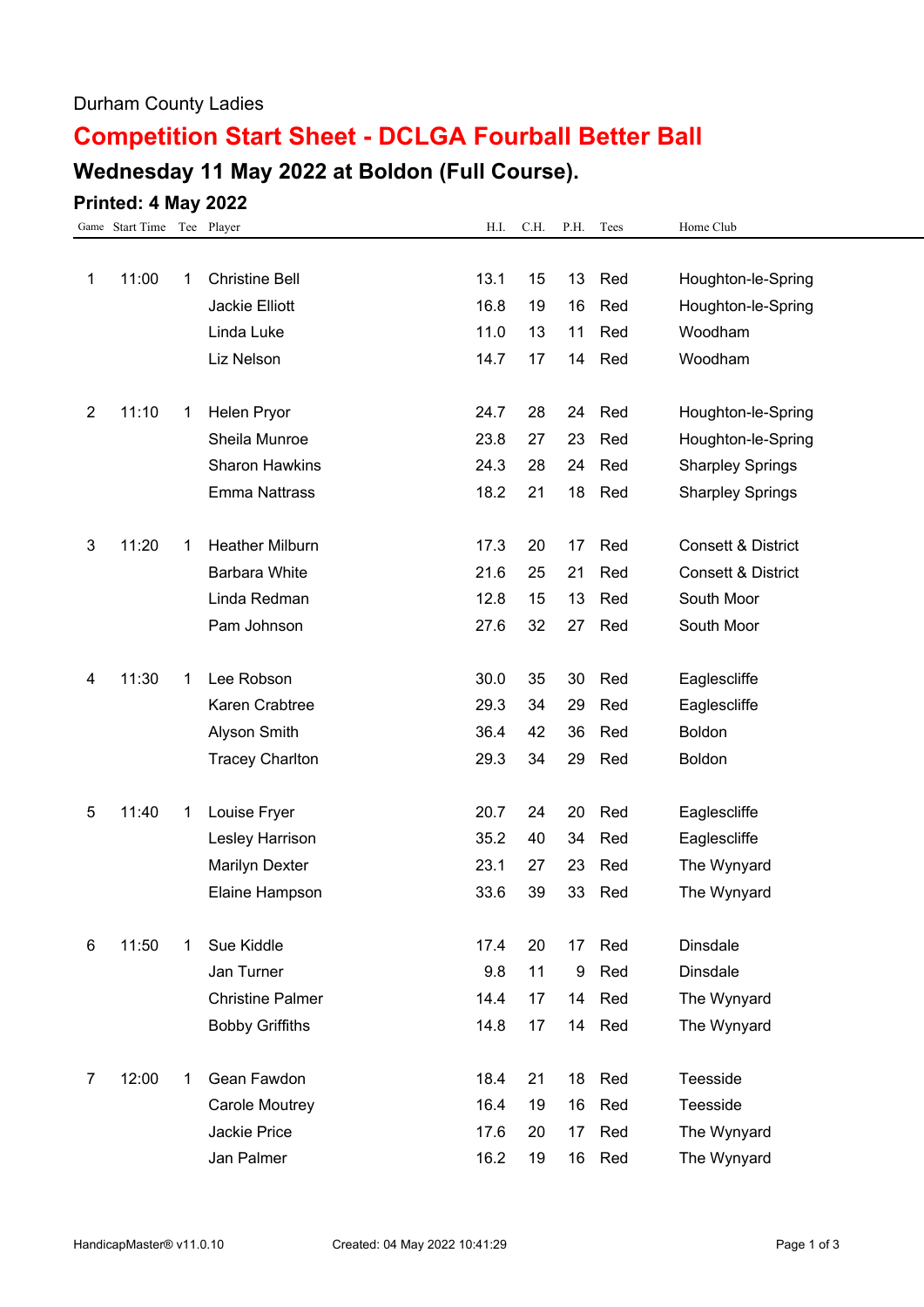#### Start Sheet - DCLGA Fourball Better Ball

|    | Game Start Time |   | Tee Player            | H.I. | C.H. | P.H.            | Tees | Home Club                |
|----|-----------------|---|-----------------------|------|------|-----------------|------|--------------------------|
| 8  | 12:10           | 1 | Jean Aiston           | 21.2 | 24   | 20              | Red  | George Washington        |
|    |                 |   | Lillian Sainsbury     | 28.3 | 33   | 28              | Red  | George Washington        |
|    |                 |   | Caroline Thompson     | 24.1 | 28   | 24              | Red  | South Shields            |
|    |                 |   | Joyce Baker           | 25.6 | 29   | 25              | Red  | South Shields            |
|    |                 |   |                       |      |      |                 |      |                          |
| 9  | 12:20           | 1 | Sue Jones             | 27.9 | 32   | 27              | Red  | George Washington        |
|    |                 |   | Chris Doyle           | 21.5 | 25   | 21              | Red  | George Washington        |
|    |                 |   | <b>Christine Mair</b> | 21.1 | 24   | 20              | Red  | South Shields            |
|    |                 |   | Eileen Broadbent      | 29.5 | 34   | 29              | Red  | South Shields            |
|    |                 |   |                       |      |      |                 |      |                          |
| 10 | 12:30           | 1 | Elizabeth Wood        | 20.3 | 23   | 20              | Red  | <b>Brancepeth Castle</b> |
|    |                 |   | Maureen Wigham        | 20.3 | 23   | 20              | Red  | <b>Brancepeth Castle</b> |
|    |                 |   | <b>Audrey Stone</b>   | 19.9 | 23   | 20              | Red  | Ravensworth              |
|    |                 |   | Margaret Jonas        | 20.2 | 23   | 20              | Red  | Ravensworth              |
|    |                 |   |                       |      |      |                 |      |                          |
| 11 | 12:40           | 1 | <b>Marion Burton</b>  | 6.7  | 8    | 7               | Red  | Whitburn                 |
|    |                 |   | Jane Clayton          | 35.3 | 41   | 35              | Red  | Whitburn                 |
|    |                 |   | <b>Ruth Lowery</b>    | 20.1 | 23   | 20              | Red  | Ravensworth              |
|    |                 |   | Lynn Stearman         | 7.6  | 9    | 8               | Red  | Ravensworth              |
|    |                 |   |                       |      |      |                 |      |                          |
| 12 | 12:50           | 1 | Barbara Parkin        | 21.9 | 25   | 21              | Red  | <b>Brancepeth Castle</b> |
|    |                 |   | Sue Studd             | 30.3 | 35   | 30              | Red  | <b>Brancepeth Castle</b> |
|    |                 |   | Ann Corbett           | 31.5 | 36   | 31              | Red  | Whitburn                 |
|    |                 |   | Joan Cuthbertson      | 23.4 | 27   | 23              | Red  | Whitburn                 |
|    |                 |   |                       |      |      |                 |      |                          |
| 13 | 13:00           | 1 | Jackie Soulsby        | 26.3 | 30   | 26              | Red  | Ravensworth              |
|    |                 |   | Nikki Dodds           | 17.9 | 21   | 18              | Red  | Ravensworth              |
|    |                 |   | Joyce Jeary           | 22.3 | 26   | 22              | Red  | Chester-le-Street        |
|    |                 |   | Barbara Colling       | 25.7 | 30   | 26              | Red  | Chester-le-Street        |
|    |                 |   |                       |      |      |                 |      |                          |
| 14 | 13:10           | 1 | Alison Drummond-Kell  | 31.7 | 36   | 31              | Red  | Ravensworth              |
|    |                 |   | Val Neal              | 27.1 | 31   | 26              | Red  | Ravensworth              |
|    |                 |   | Marian Goodyear       | 26.2 | 30   | 26              | Red  | <b>Brancepeth Castle</b> |
|    |                 |   | Norma Hardy           | 32.9 | 38   | 32              | Red  | <b>Brancepeth Castle</b> |
|    |                 |   |                       |      |      |                 |      |                          |
| 15 | 13:20           | 1 | Jennifer Dixon        | 11.7 | 13   | 11              | Red  | <b>Brancepeth Castle</b> |
|    |                 |   | <b>Chris Pascall</b>  | 7.6  | 9    | 8               | Red  | Hartlepool               |
|    |                 |   | Carolyn Hibbert       | 9.4  | 11   | 9               | Red  | Boldon                   |
|    |                 |   | Chris Smith           | 12.0 | 14   | 12 <sup>°</sup> | Red  | Boldon                   |